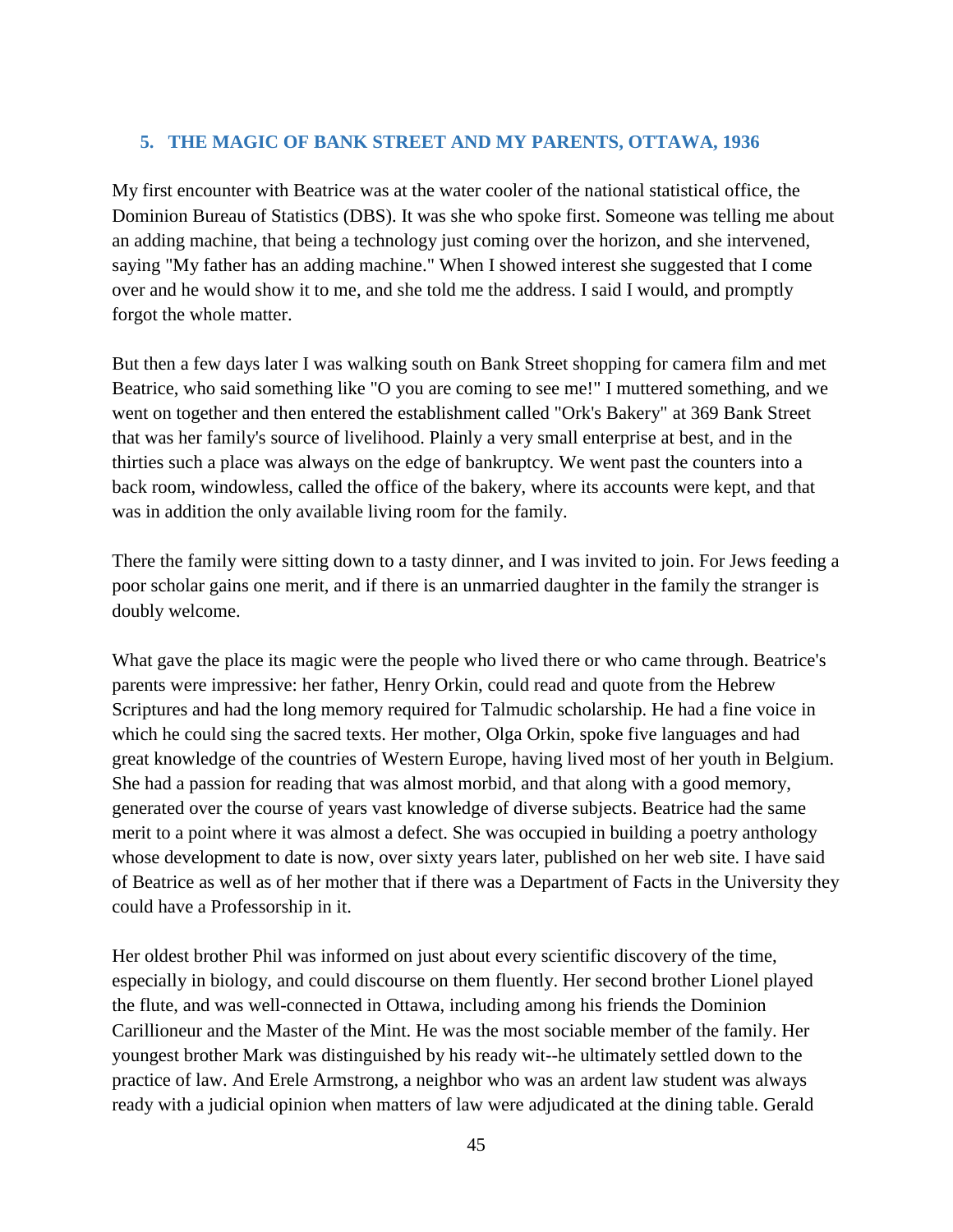Rickwood, who had been in my mathematics class at McGill and whose father was a church organist and whose knowledge of music was vast, was a frequent visitor. It was he who had the vision to see that Beatrice and I would make a good match.

When these people conversed I did not notice the lack of windows, or the paint roughly applied, or a rat now and again scampering across the floor. In fact these were positive features, for they made me think of informal scholarly gatherings on the Left Bank in Paris, Stumbling on it in the middle of Ottawa, that in those days was a cultural desert, seemed simply magical, and if Beatrice came out of this family she was certainly worth knowing. Gerald Rickwood encouraged me in this belief. And so started my courtship.



A photo of Nathan and Beatrice Keyfitz (unknown date). Source: [http://www.fields.utoronto.ca/programs/scientific/keyfitz\\_lectures/fienberg.html](http://www.fields.utoronto.ca/programs/scientific/keyfitz_lectures/fienberg.html)

But when my parents came to Ottawa from Montreal and to 369 Bank Street to see what I was up to, they were aghast. My father (like others of his generation entering the United States and Canada about the turn of the century) had painfully worked up from the bottom of the social heap, from a status of penniless immigrant, door to door peddler carrying his stock in a bag on his back. After a lifetime of hard work he had fulfilled the promise of the New World, arrived at secure middle class status, and was proud of having the appurtenances that signify it--starting with the house at 3454 Addington Avenue in Notre Dame de Grace in Montreal.

They felt that they were fitting me out to continue their upward social and economic climb. At some sacrifice they had me dressed properly for school and Sunday School at Temple Emanuel, most of whose members were wealthy citizens of Westmount, and saw me through McGill and otherwise launched on my career. And here I was in danger of falling directly back into the bottom status out of which they had so arduously climbed.

And they (especially my mother) pointed out that I had close friends in Montreal, Pearl Jacobs, daughter of a distinguished lawyer who was starting to make a mark in politics, Sylvia Blumenthal, daughter of an official of the Canadian Pacific Railway, Edith Jacobson, daughter of a manufacturer of office furniture, Beatrice Klineberg, charmingly plump sister of Otto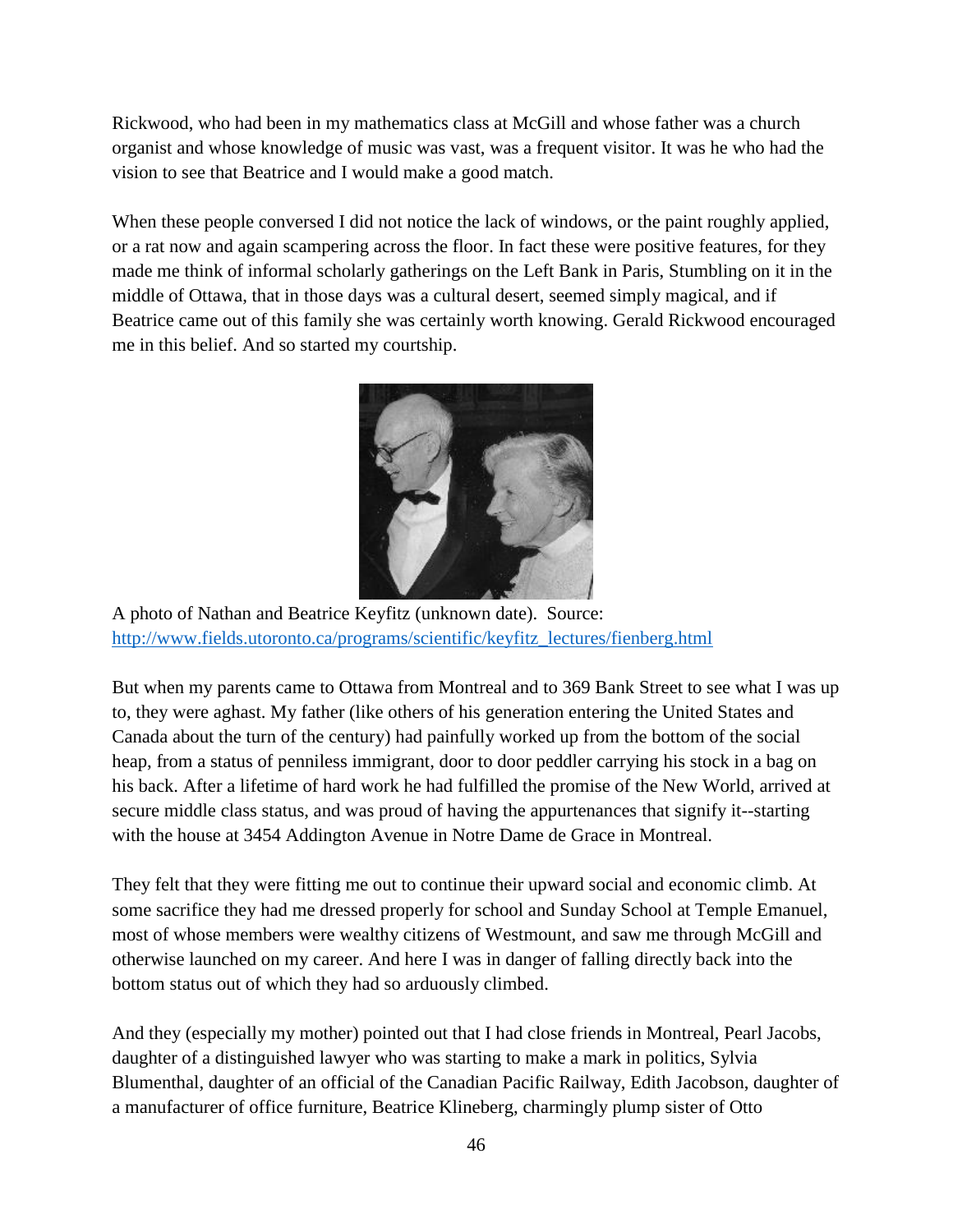Klineberg, eminent psychologist working in Paris, Rebecca Ein, lively, freckle-faced and given to telling off-color stories. All these were classed as nice Jewish girls of the best families ("best" meaning well-off). Any one of them would carry the Keyfitz name to new social heights. I liked every one of those girls but did not think of them for marriage. An impartial judge would have judged all of them prettier than Beatrice, who wore glasses and a very plain hairdo, had a nose somewhat out of proportion and other features that distinguish her from beauty queens. Her family's total wealth would have been just pocket money in the families of my Montreal friends.

Why did I land on Beatrice? I was too young to take the choice seriously. Men I have known, less impulsive than myself, held off getting married until they could make a mature judgment. By their thirties, they proceeded cautiously and rationally before such a momentous choice. I can imagine them taking a pencil and paper, making a column for each of the lady candidates available, and in that column listing the pros and cons of each. And almost invariably making a decision based on that listing that affected their whole lives--and often disastrously.

By any "objective" criterion Beatrice was totally unqualified to be my wife, especially in that her education stopped after four years of high-school. I think I can see, long after the fact, what underlay my choice. It has been said that a marriage is the start of a life-long conversation. I seem to have understood that without being consciously aware of it. I now say that what contributes most to a marriage is not sex, not beauty, not wealth, but the partners being well informed, well-read, and capable of carrying on a natural, unaffected, and unselfconscious conversation.

(Incidentally, in only a minority of cases did a girl from the Montreal Jewish community marry a local youth. They almost always married someone from out of town, perhaps a young man they met at summer camp in Maine or Vermont. Was a kind of incest taboo operating here?)

It was in a supremely rational perspective that my parents viewed 369 Bank Street, starting of course from their own preoccupations. They were blind and deaf to the high style of thought and conversation that made for me the romance of the slum premises that Beatrice inhabited. To be fair, after a number of visits my father seemed to get some of the intellectual flavor of 369 Bank Street, or at least reconciled himself to my marrying down, but my mother never did. I suspect they discussed their concerns with their friends, especially with a couple called Wigdor, and there was a good deal of "tsk!, tsk!" as they exchanged evaluations of my eccentric behavior.

One of the things that surprised me about 369 Bank Street was the harmony. People were polite to one another. They listened to one another. Home at 3454 Addington Avenue was not like that at all. It was relatively luxurious with plush furniture in the living room, but it lacked an essential element of gracious living--people being nice to one another.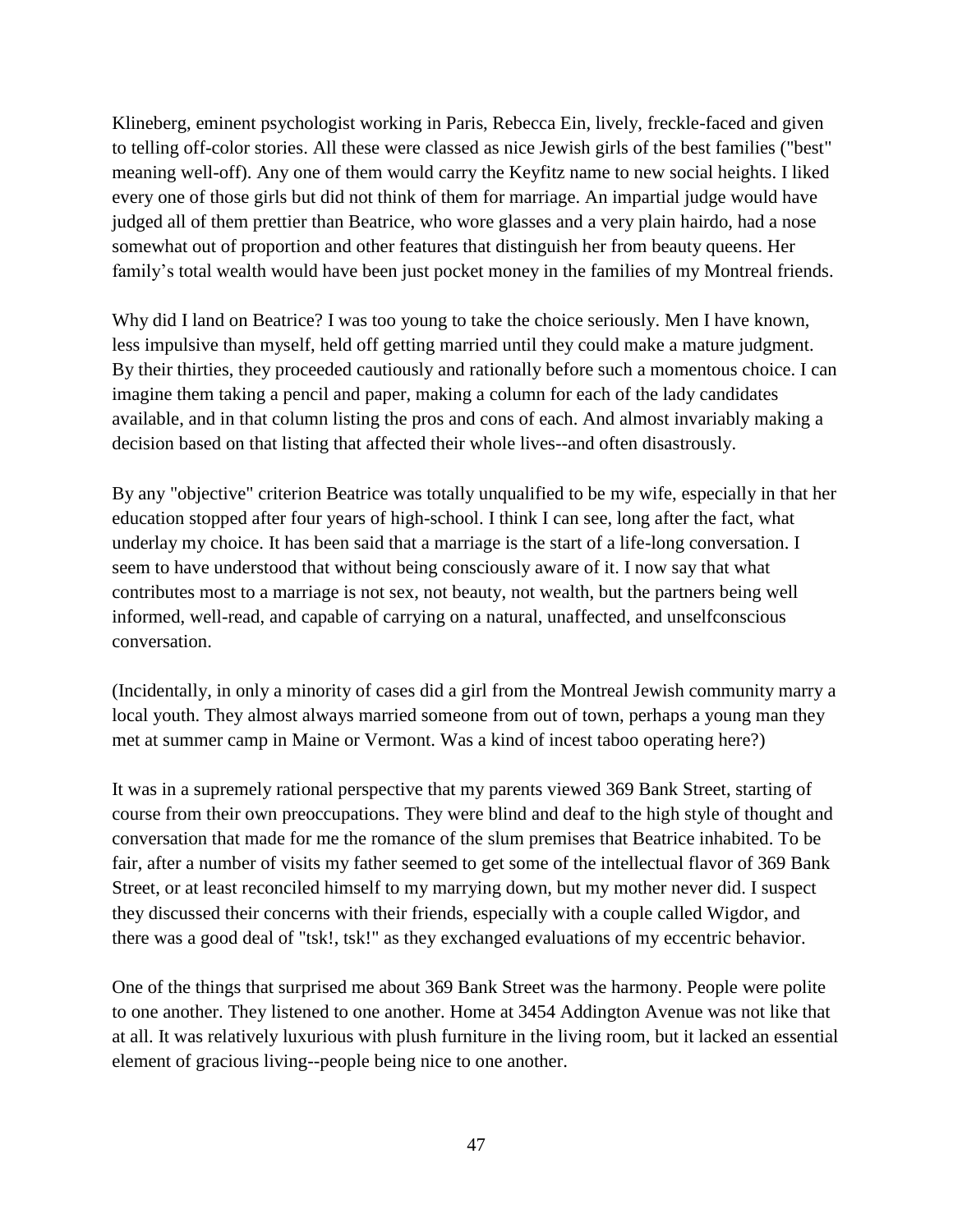## **My Courtship and my first car, Ottawa 1937-40**

Eating was a major component of my courtship of Beatrice. In the evening, after I had taken the meager diet provided by Mrs. Kronk on Somerset Street (what could you expect for \$30 per month covering room plus three meals a day?), I regularly wandered up to 369 Bank Street, where as I have said good food and good talk prevailed.

Quite aside from this I would often pass by the Orkin bakeshop and be given a chocolate éclair or a cream puff out of stock.

For Beatrice all this was perfectly natural, but not so for her brother Lionel, who was responsible for the store. I remember once he complained 'The stock is going down, but the cash register doesn't ring" that I thought showed a certain selfishness.

In the evening, after a good dinner, Beatrice and I retired upstairs, where there was a couch on which we sat and talked. Nothing more was possible on that couch because it sloped forward and tended to throw one onto the floor. Beatrice explained that her father had disassembled and then reassembled it, and in the process the springs had gotten reversed. Apparently there was no manual on how to put the couch together. In any case, Beatrice said unapologetically, almost boastfully, that her father when putting some new equipment together would first of all throw away the manual. His watchword was "what one fool can do another can" and his constant effort was to make himself independent of the whole world. The rugged individualism to which many a millionaire attributes his fortune, well, Henry Orkin really had it--but it brought him no fortune.

That was the first of the many visits in a courtship that had its ups and downs. At one of the low points on this rocky road I said something like "If we stay in Ottawa you would be a suitable mate for me, but if I go to some bigger place and take a more important job, then you wouldn't do." At this Beatrice said something like "If that is the way you feel then you don't want to marry me, and you can leave right now." The well-chosen answer brought me to my knees, and I apologized and the matter was never mentioned again.

I was lucky to have backed down on that: in the sequel we did travel widely, and wherever we were, on pleasure or on business, Beatrice not only fitted perfectly but was universally admired. Perhaps fitted better than I did!

1937 was the year I bought my first car, a 1929 Chevy; it cost \$200 that I had saved out of my \$75 per month salary between July 1936 and May 1937. It was what was called "closed-in," i.e. with a roof and windows, an innovation when it was marketed, but in 1937 old hat. Its impudently square shape stood out among the streamlined cars that then filled the roads. Notwithstanding its age I thought it would raise my standing with Beatrice--and any other girl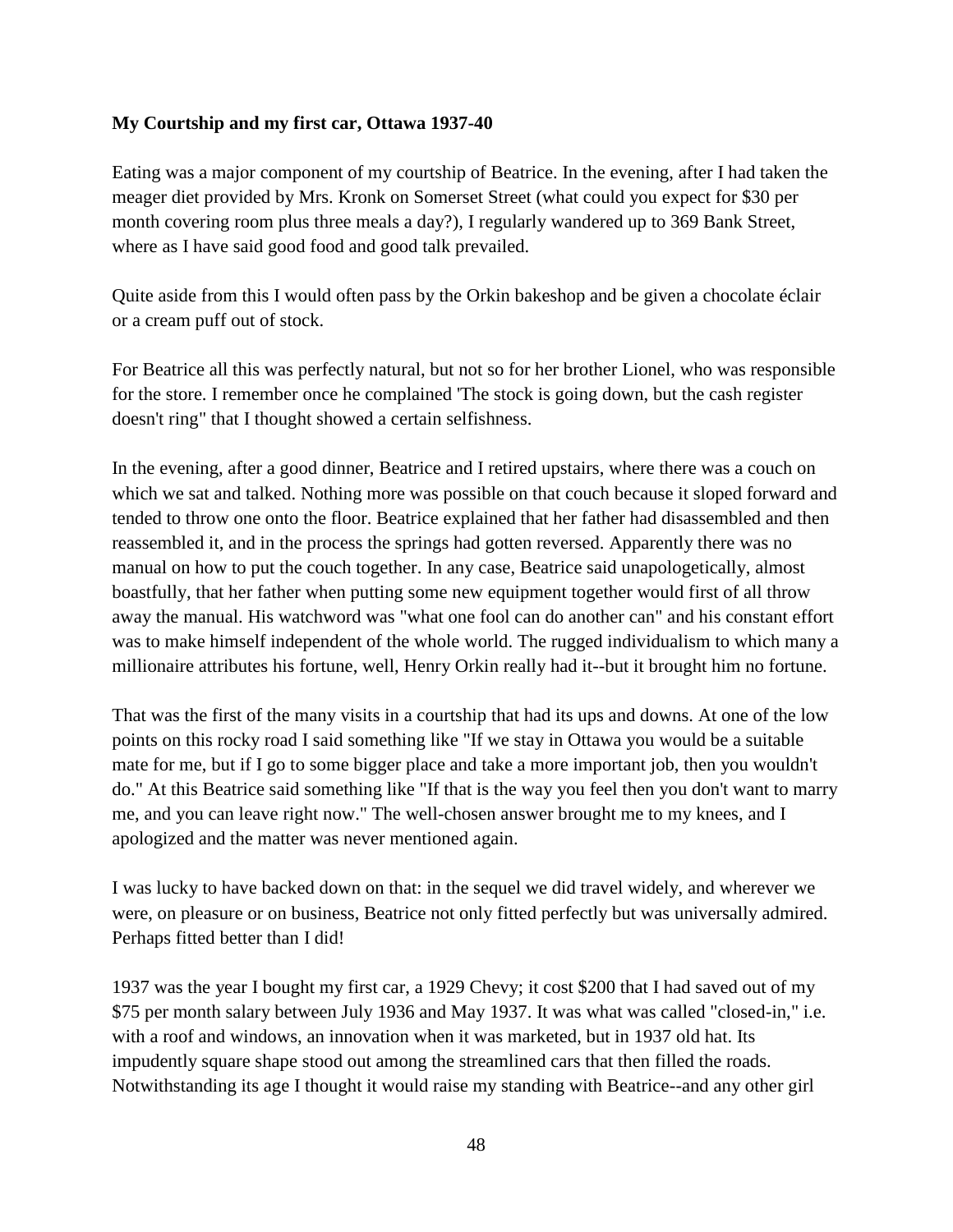that caught my fancy. Learning how to drive it was no problem--Jimmie Henderson, my roommate at Mrs. Kronk's showed me the gas pedal, the brake pedal, the switch for the lights, and then he accompanied me as I took a short spin. That was sufficient practice driving to get me a driver's license (there was no test in those days). I now owned a car and could drive it legally, and was ready for such affairs of the heart as it would make possible. I took Beatrice on a drive, and promised many more of the same.

One of the girls that pleased me was Elizabeth Carmichael. A pleasant girl indeed, with an entertaining patter spoken in a crisp voice, who worked as editor in the same office as myself. I invited her out for a drive, and a few nights later she invited me to her residence. That car was working just as I had hoped.

She lived in a third story attic room, pretty much separated from the rest of the house, nicely furnished and dimly lit. When I arrived I found her in a strikingly low-cut dress, and I asked myself if she was not moving along a little too fast. I knew that she was engaged to Leslie Smith, a jeweler in Kingston, and I wondered what Beatrice, to whom I was half engaged, would think of all this. So the nearest we came to sex was sitting side by side on her couch and talking,

As to all Americans my car was not only an instrument of courtship, but something more, something deeply symbolic. And I felt it would not be really mine until I had taken it apart and put it together again. (This was among the things about myself that I understood better after my analysis--see below.) So I drove it up onto Mrs. Kronk's front lawn and started to dismantle the engine. First the spark plugs came out, then the pistons, and so on. When Beatrice came over I showed it proudly. She inspected my work, looked right through the engine block, seeing the ground through where the cylinders had been, and then said something like "You will never get it going again." If she was that hard-hearted and cynical before we were married, I thought, what would she be like after?

I am glad to report she was wrong. I put it together and after some struggle it went--kind of. With loud sputtering and backfiring. It was drivable--at least across the road, about 100 feet--where there was a gas station cum garage, and a mechanic, a villainous fellow who cheated me on that and on other occasions. As he worked I began to see the importance of getting the firing order of the cylinders right, something I had regarded as an unnecessary refinement if I had thought about it at all. But my new knowledge of firing order was never to be applied. This one experience fully satisfied my desire to take an engine apart.

I drove the car for another three years, with a trip 20 miles north of Ottawa for our honeymoon and many trips to Montreal, 120 miles east of Ottawa that I did in 4 hours. We suffered a flat tire or engine breakdown every week or two, but that was motoring with a car nearly ten years of age. In those days a car like that might have been bought new for something like \$2,000, driven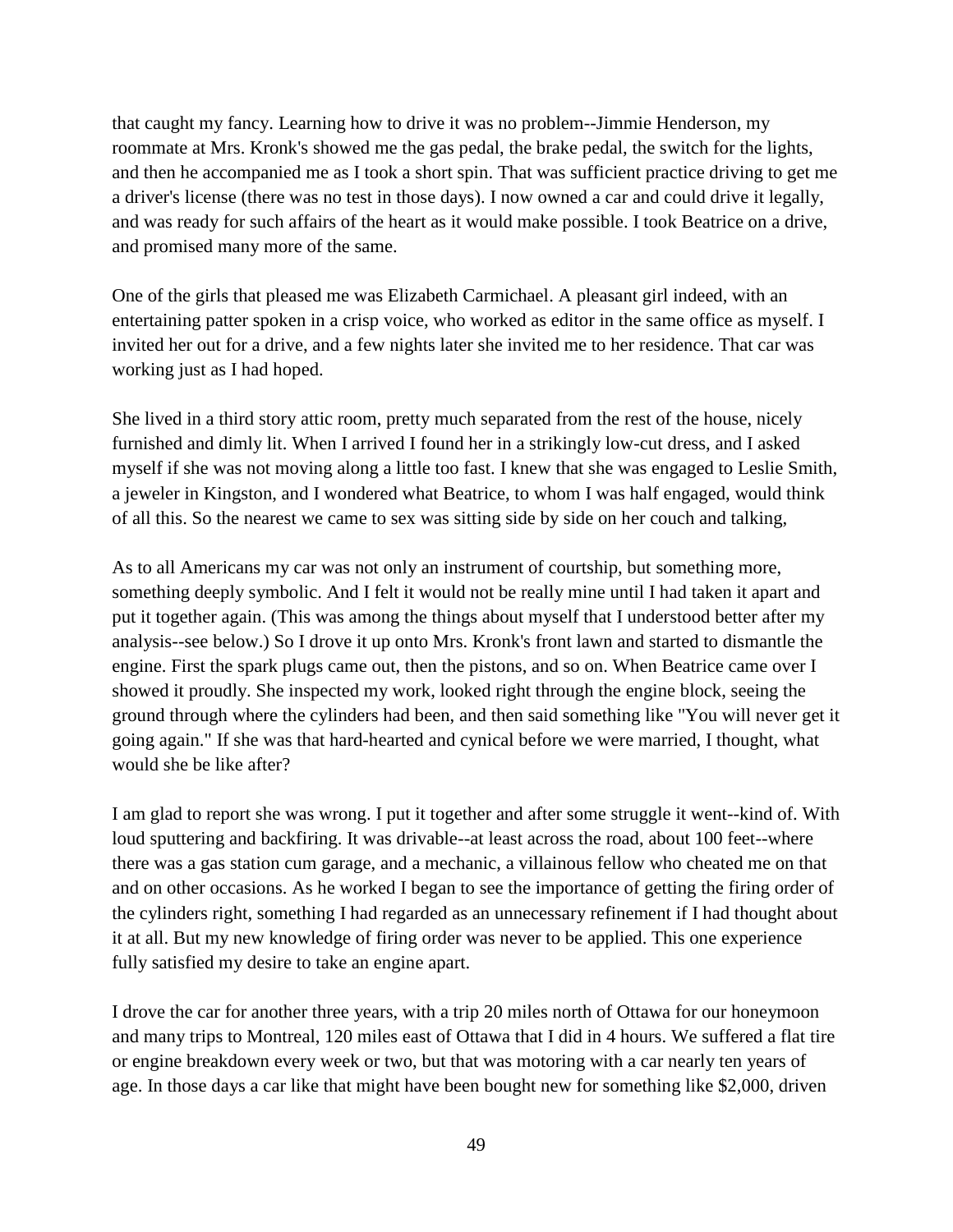for two years by the original owner, driven for 2 or 3 years by the second owner, and so on, steadily dropping in the social and financial class of the owner. I was just about the bottom.

In Montreal I proudly took my father for a drive. Like many of his generation he had never owned a car and probably had not been in one very often. As we went along one of Montreal's smoothly paved and little traveled streets there was a noise, the rear end suddenly dropped down several inches, and the car limped along until I brought it to a stop at the curb. My father thought it was finished. But having had much practice by then, I was able single-handed to jack up the rear end and change to the spare tire. Within less than 10 minutes the car was under way again. My father was deeply impressed. That was the only time in all the years I knew him that he praised something I had done.

There was another occasion when I was able to do something that seemed clever (at least to those who didn't understand what was going on.). On a cold winter day we were driving along a solitary country road, when we came up another old car with a family standing disconsolate around it. I stopped in my usually helpful way. I raised the engine hood and saw that the gas was flowing but presumably there was no spark. I turned to the people around, and asked "Has anyone here a nail file?" Beatrice produced a nail file from her purse, and I scraped away at the points, circuit breakers in the electrical system. Then hopefully I asked the driver to try the engine-he did and it fired. We drove away amid effusive expressions of gratitude. As well as some awe on the part of my wife and children.

That undistinguished car carried some then or later distinguished people. I remember Sir John Boyd Orr, founding Director of FAO, the Food and Agriculture Organization of the United Nations, Richard Stone, English economist and later Nobel Laureate, Richard Wright, author of Native Son and Black Boy. I was probably the only member of DBS who had heard of them, and I went to some effort to catch them and drive them around so that I could have an hour or two of their company. They after all represented the outside world, where great thoughts came from and where great deeds were done. I took Richard Wright up the Gatineau Valley so he could look into the possibility of living there--thinking that Canada would be better for a Black than the United States, but in the end he settled in Paris.. I would wait for such people in the car while they called on senior government officials or did other business. A chance to talk to such people while driving them was the only return I expected for my trouble. They were voices from the civilized world.

The car had a recurrent problem, not serious but decidedly annoying. Going along the highway the engine would without warning lose power and the car would come to a stop. I learned to diagnose the problem: the gas tank was dirty, and every now and again enough dirt accumulated to block the fuel line to the cylinders.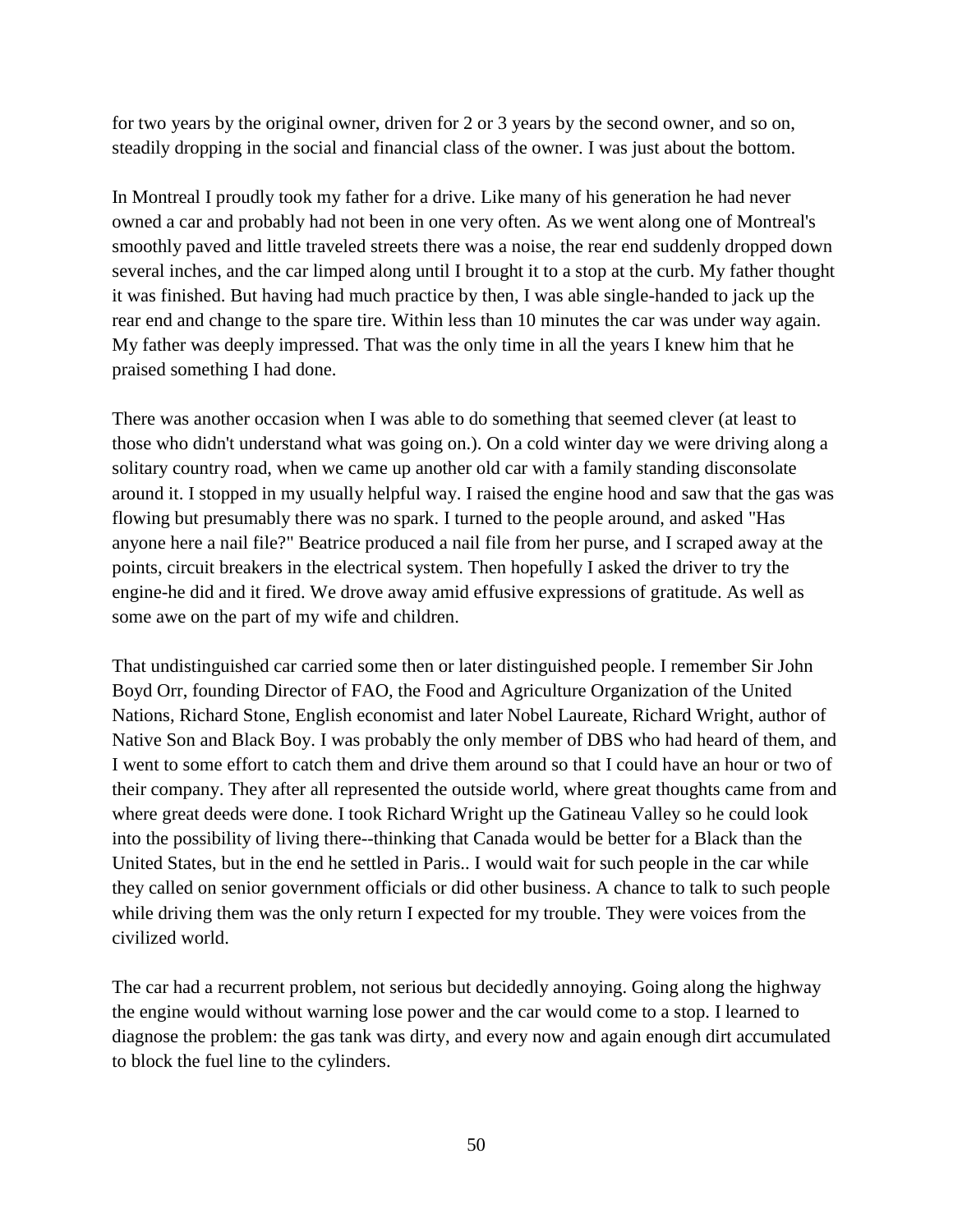"After all," it was explained to me, "an engine is very simple. It needs gas, and it needs a spark to ignite the gas. If either one is missing there is no power," Then what to do to get the gas flowing again? Pump it out so that it would carry away the dirt that was blocking it. And the most conveniently available pump was my mouth. I sucked out the fuel pipe, trying to swallow as little of the gas as possible. All this happened eight to ten times. Since then I have read that gasoline is decidedly not wholesome, in fact is a deadly poison. Like so many other crazy things I have done in my life I got away with it. Indeed enough to be worth a segment of this memoir with that title- -Some Crazy things (See below)

After three years of more or less faithful service our Chevy came to an inglorious end. It was customary in those days to put one's car up for the winter, and I parked mine in an old covered space behind Ork's Bakery. As a son-in-law I took for granted this and many other privileges. In the winter of 1940 the roof was covered with more than the usual load of ice, and it collapsed, crushing the top of our Chevy down flat. Beatrice, surveying the wreckage said that it looked like a top hat that had been run over by a truck. But the engine and transmission were intact, and when the wreckage was cleared away it was drivable. I found a buyer for the corpse at \$25, cash in hand. The last we saw of our Chevy was its square rear end rounding a corner as it left on its own power.

This was life in the Thirties during the Depression. It shows how the Depression gave new meaning to the idea of the ancient Greeks that life is a constant struggle, an endless series of challenges, of puzzles. . Depression called on individual ingenuity-

For one who loves problems, it was a happy time.

This is not to argue for a Depression--far from it--but simply to assert that for people who seek life, and not merely money, happiness does not follow the course of the Dow Jones Index.

## **The wedding and honeymoon, Ottawa, October 8, 1939**

We traveled the rocky road of courtship for three years. That was the length of time it took for me to resolve the numerous doubts I had about committing myself to anyone for life, taking financial responsibility for another person. (Married women rarely worked in those far-off days, and in any case there were no jobs to be had.) With doubts still remaining we nonetheless were married on October 8, 1939. That was followed by 63 years of happy union and by now the last remaining doubts have been resolved.

My future in-laws paid for the wedding by selling the calf, whose name was Greta. It was a wrench to dispose of poor Greta, but there was no other way of paying for the License, the Rabbi, and the food and drink for the reception. The calf had just been born; if the birth had been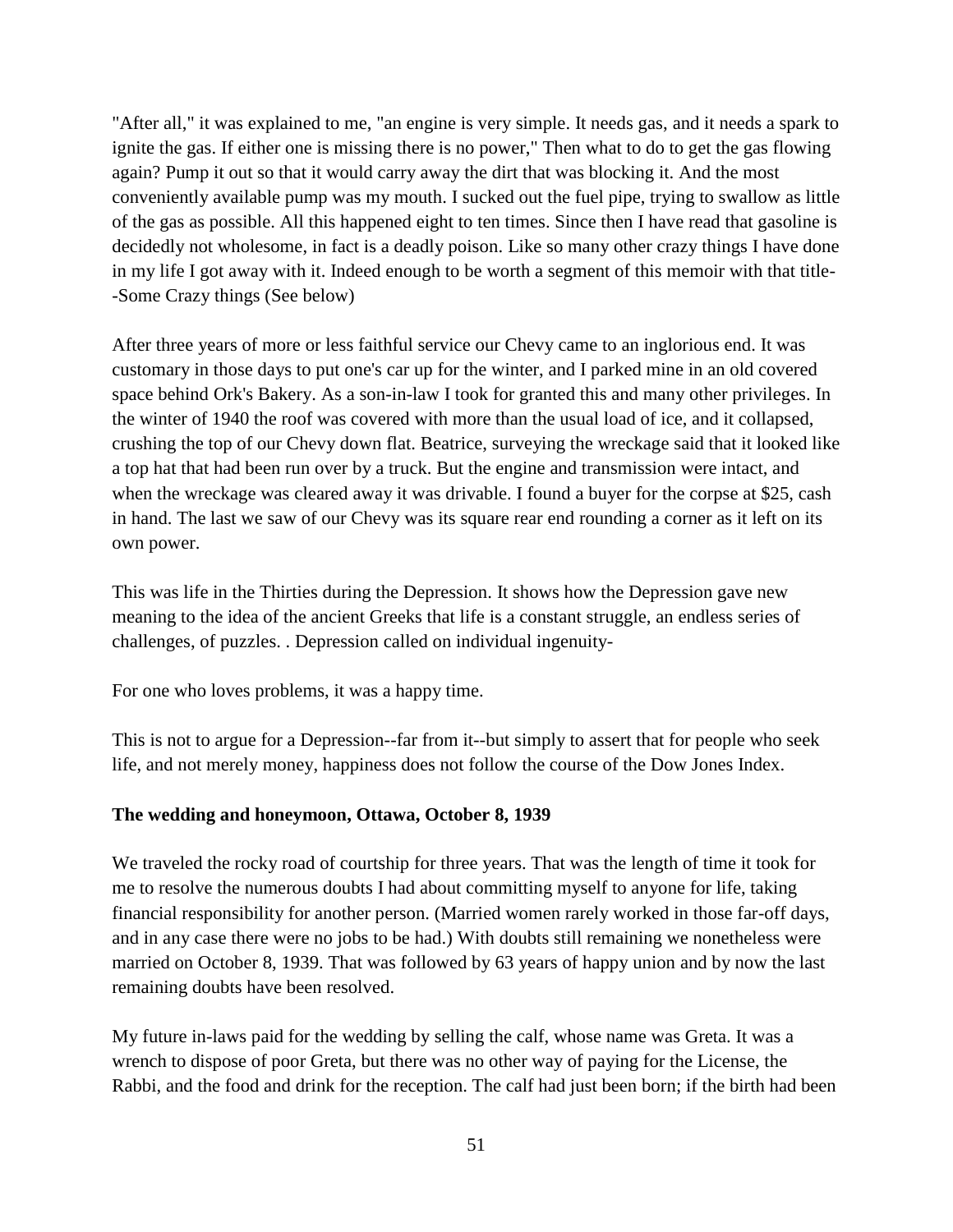delayed, the wrench of losing what had become a family pet would have been less and they could have raised the money by selling , or at least mortgaging, the unborn and unnamed calf.

I was married in my office suit--a new suit was out of the question. Beatrice, however, did not consider her office dress suitable, and she bought a green dress. That is to say she put down \$1, and still owed \$7.50, which was to be paid at \$1 per week. But she had scruples about putting an unpaid dress on her back, and somehow was able to raise the \$6.50 due in time for the wedding.

We lived at the time with the Orkin family on the Metcalfe Road, in a half-finished house being built by my father-in-law with help from his youngest son Mark. It was plainly unsuitable for the wedding, being both too far away from Ottawa, and too conspicuously incomplete. The bakery at Bank Street was unsuitable for other reasons. Fortunately my father-in-law was able to arrange the loan for one afternoon of a relative's rumpus room, and my parents came up from Montreal for the occasion. The occasion was newsworthy to the point of attracting the attention of the Ottawa Citizen. When we told the Citizen reporter that the bride had worn a green dress and the decor of the room was blue, he said that green doesn't go with blue, and wrote that the decor was green. So much for objective reporting.

There must have been about 15 people for the wedding. The cake had been made and decorated with loving care by Lionel. The wine was poured and drunk with many toasts by the bride, groom, friends and relatives. When the groom (me) had finished his drink he put the glass on the floor and stamped on it. An old Jewish custom--presumably symbolizing the deflowering of the bride which was shortly to come.

After the wedding we escaped in our 1929 Chevy, dragging the required array of tin cans and other noise-making material. We went to a cottage about 20 miles north that we had rented for a week. There for the first time we came closer together than holding hands. It was a brilliant start for the subsequent 63 years--the joy of union more than offset the steady rain, the mud, the damp cottage.

After about three days we found that we had run down our inventory of food so that little more than a tin of beans and a couple of potatoes were left, tastefully displayed in the middle of the rough wooden table in the rustic cabin. Half of the week for which we had paid was still unexpired, but nonetheless we packed everything back into the Chevy.

We had parked the car at the top of a hill that would spin the engine for a start. But the slope had become too slippery to take hold on our treadless second hand tires. However with some pushing from behind by the local Quebec police, the engine fired, and we sneaked back into town and into the modest basement apartment in the Tweedsmuir Bldg. on King Edward Avenue that was to be our home for the next year. There in isolation we completed the week of honeymooning.